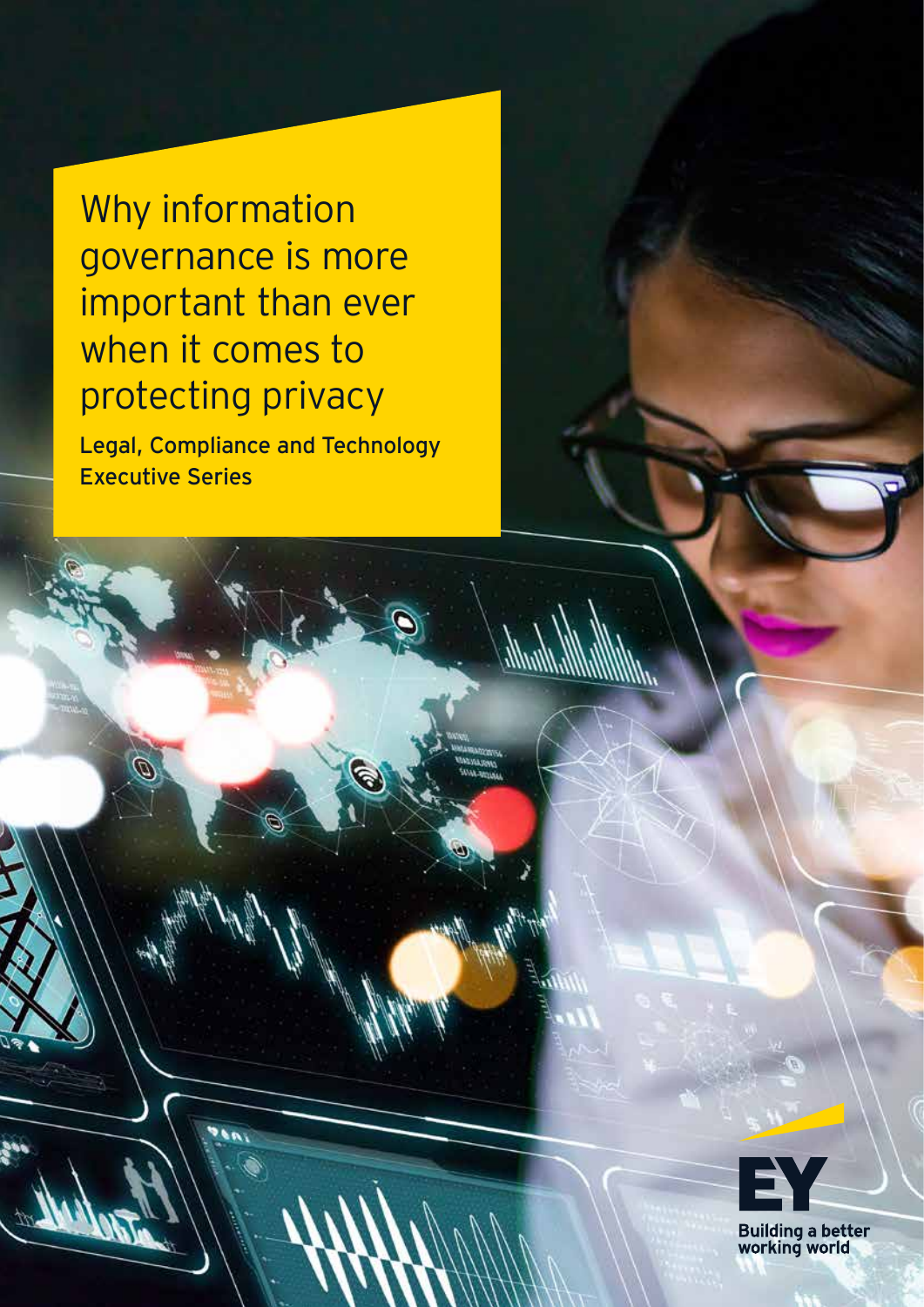#### **Authors:**

**Ben Hawksworth** Managing Director, Forensic & Integrity Services Ernst & Young LLP

#### **Jennifer Joyce**

Senior Manager, Forensic & Integrity Services Ernst & Young LLP

**Kymberli Shoemaker** Manager, Forensic & Integrity Services Ernst & Young LLP

**Michelle Kilbane** Manager, Forensic & Integrity Services Ernst & Young LLP



arch

My Sta<mark>tus</mark>

Danny Explorer

**UTHTLE SAPIORER**<br>
Minitever topic is on<br>
my mind. If you like m<br>
myself but someone

my mind. If you like m<br>myself but someone w<br>possible. I enjoy to



Pages

Interests

My Page My Friends

Apps

myself but someone with possible. I enjoy local is<br>bikes, going to shows, i<br>country music. country music. Coastal Pilot shared



**OOD Shared a link**<br>My friends fell me they don't get<br>is Catcher in the me they don't get<br>is Catcher in the Rye. I like mann<br>profile, shoot me a message. is Catcher in the Rye. I like my<br>profile, shoot me a message.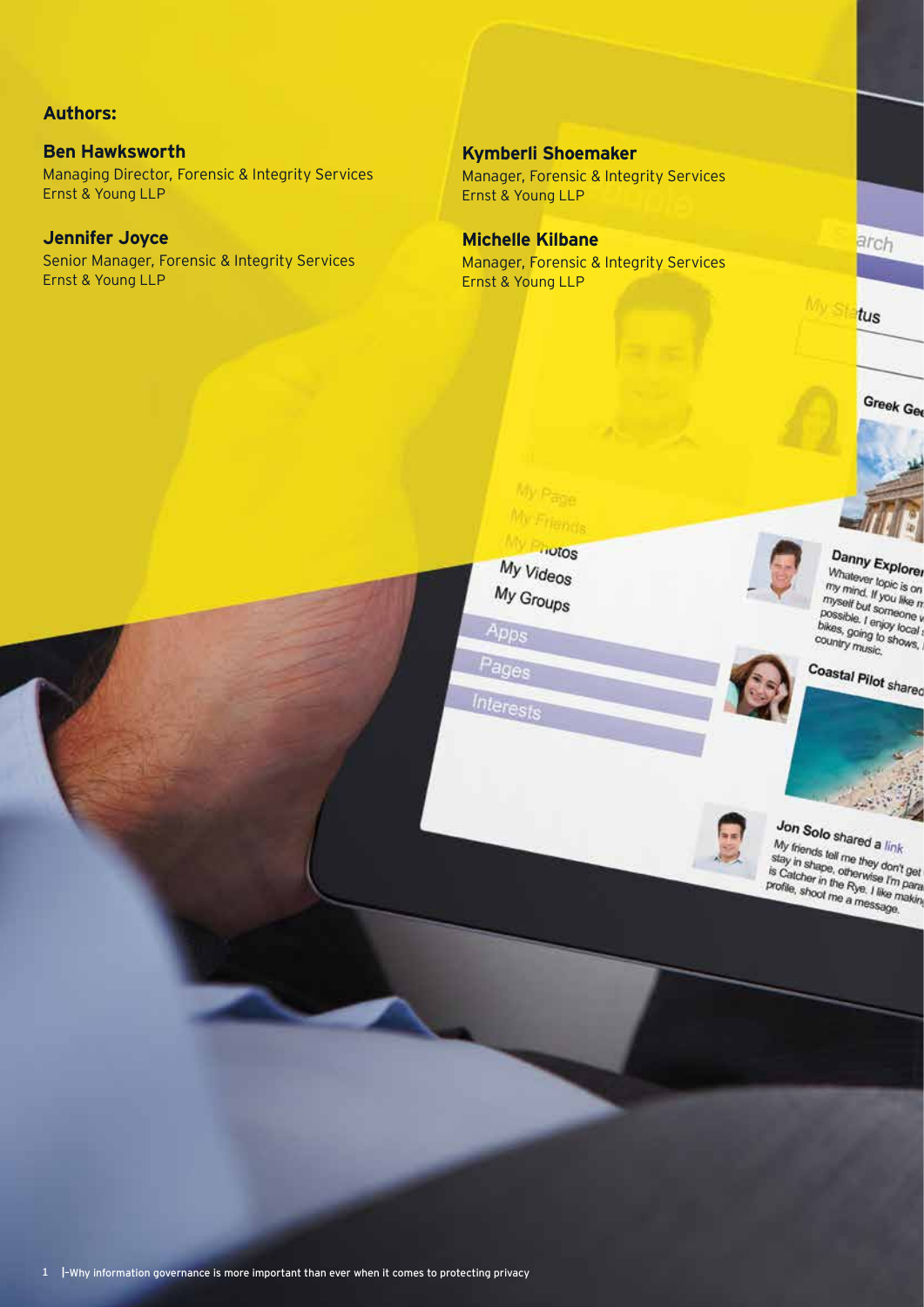

# Introduction

2020 brought important new privacy laws in California and Brazil that left organizations scrambling. We also saw several major enforcement actions and fines for violations of the General Data Protection Regulation (GDPR), including the second-largest fine imposed to date.1 And we faced unprecedented impacts of the COVID-19 pandemic that changed the way we as a society lived and worked, nearly overnight, bringing with it a whole host of privacy challenges that companies are still grappling with. Without a comprehensive US federal privacy law in sight, the privacy community continues to face an uphill battle with a wave of potential state data privacy laws proposed in 2021, including those introduced in New York and Virginia. By 2023, it's estimated that 65% of the world's population will have its personal information covered under modern privacy regulations, up from 10% in 2020, according to Gartner.<sup>2</sup>

But as we continue to face these evolving regulatory challenges, the essential foundation for protecting consumers' privacy remains the same — a sound information governance (IG) program. Adhering to established IG principles is essential to building a privacy program that supports an organization's legal, regulatory and business requirements, minimizes breaches and privacy incidents and establishes brand recognition for protecting consumer data.

We have developed seven principles that can serve as the foundation of an integrated IG and privacy program for any organization. In addition to reducing privacy risks, good information governance can cut costs, make processes more efficient and enable faster and more informed decision-making.



<sup>1</sup> [14 Biggest GDPR Fines of 2020 and 2021 \(So Far\): D](mailto:?subject=)ata Protection Authority of Hamburg, Germany, fined clothing<br>√retailer H&M €35,258,707.95 – the second-largest GDPR fine ever imposed," *Tessian website*, www.tessian.co [blog/biggest-gdpr-fines-2020/,](https://www.tessian.com/blog/biggest-gdpr-fines-2020/) 3 February 2021."

<sup>2</sup> Hyper Cycle for Privacy, 2020," *Gartner website*, [www.gartner.com](https://www.gartner.com/en/documents/3987903/hype-cycle-for-privacy-2020), 23 July 2020.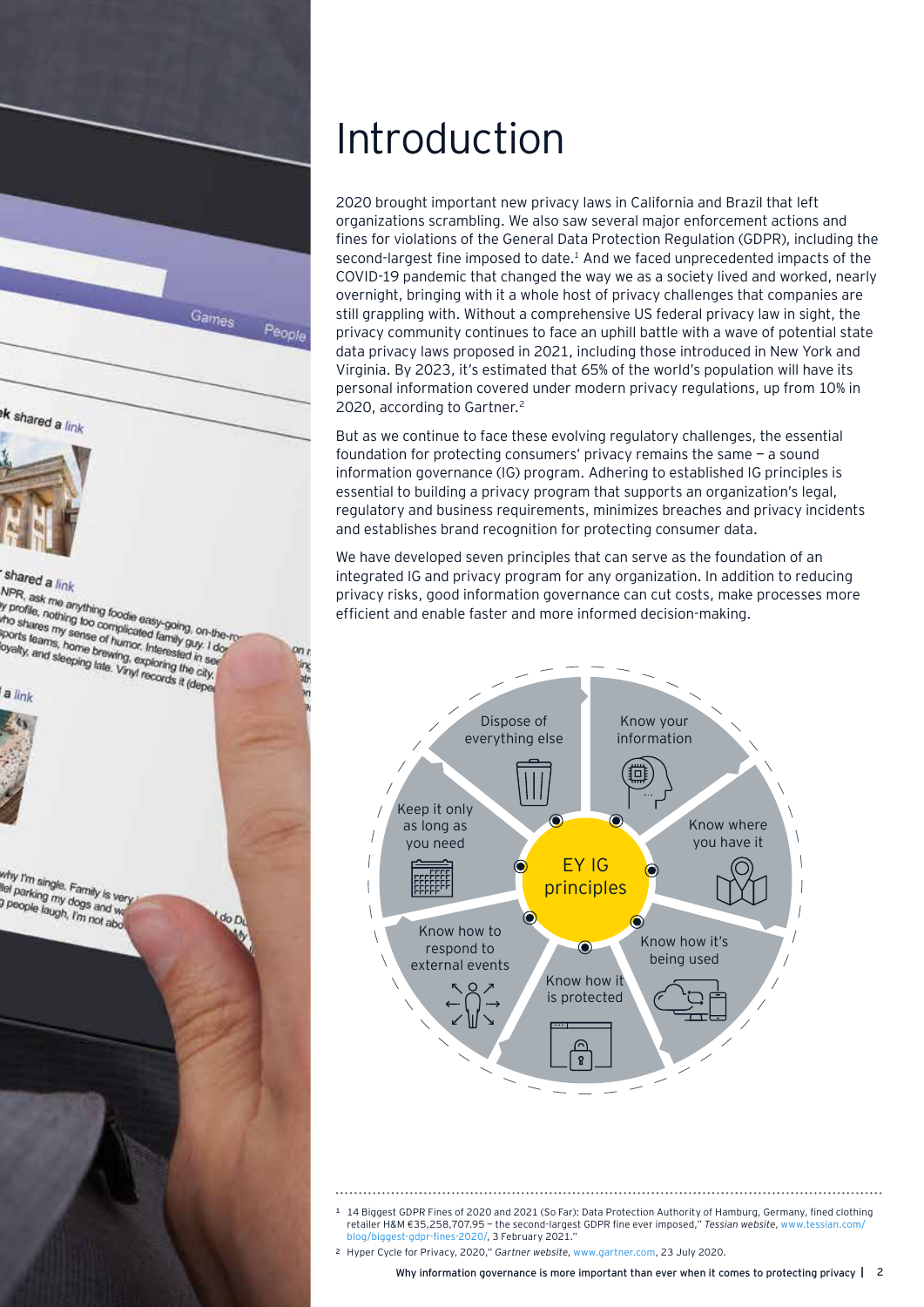

# Principle 1: Know your information

The most fundamental step for managing information and privacy risks is understanding what types of data your organization creates, receives and collects as part of its business processes. Only by understanding what data they have will organizations be able to determine the legal and

regulatory requirements with which they must comply. Privacy compliance in particular is impossible without knowing the types of personal data that are being collected and from whom.

### Approaches to compliance

As a starting point, organizations should consider creating a data inventory that identifies the types of data that are most critical to the organization (e.g., intellectual property, financial documents), require special handling or protection (e.g., personal data), or are required by law or regulation (e.g., records). Inventories can then be used by companies to develop classification frameworks to identify these key data types across the enterprise.

Organizations are increasingly using advanced text analytics and various artificial intelligence (AI) technologies to inventory and classify data. Search criteria and predictive analytics are established to explicitly identify types of data and where the data is stored.

More than half of companies plan to invest in data discovery, including inventory and mapping, to improve their management of data rights, according to a 2020 IAPP-BigID survey.

Source: "The State of Data Rights," *IAPP website*, [www.iapp.org](https://iapp.org/resources/article/the-state-of-data-rights/#:~:text=The%20IAPP%2C%20in%20partnership%20with,to%20their%20employees%20and%20consumers), October 2020.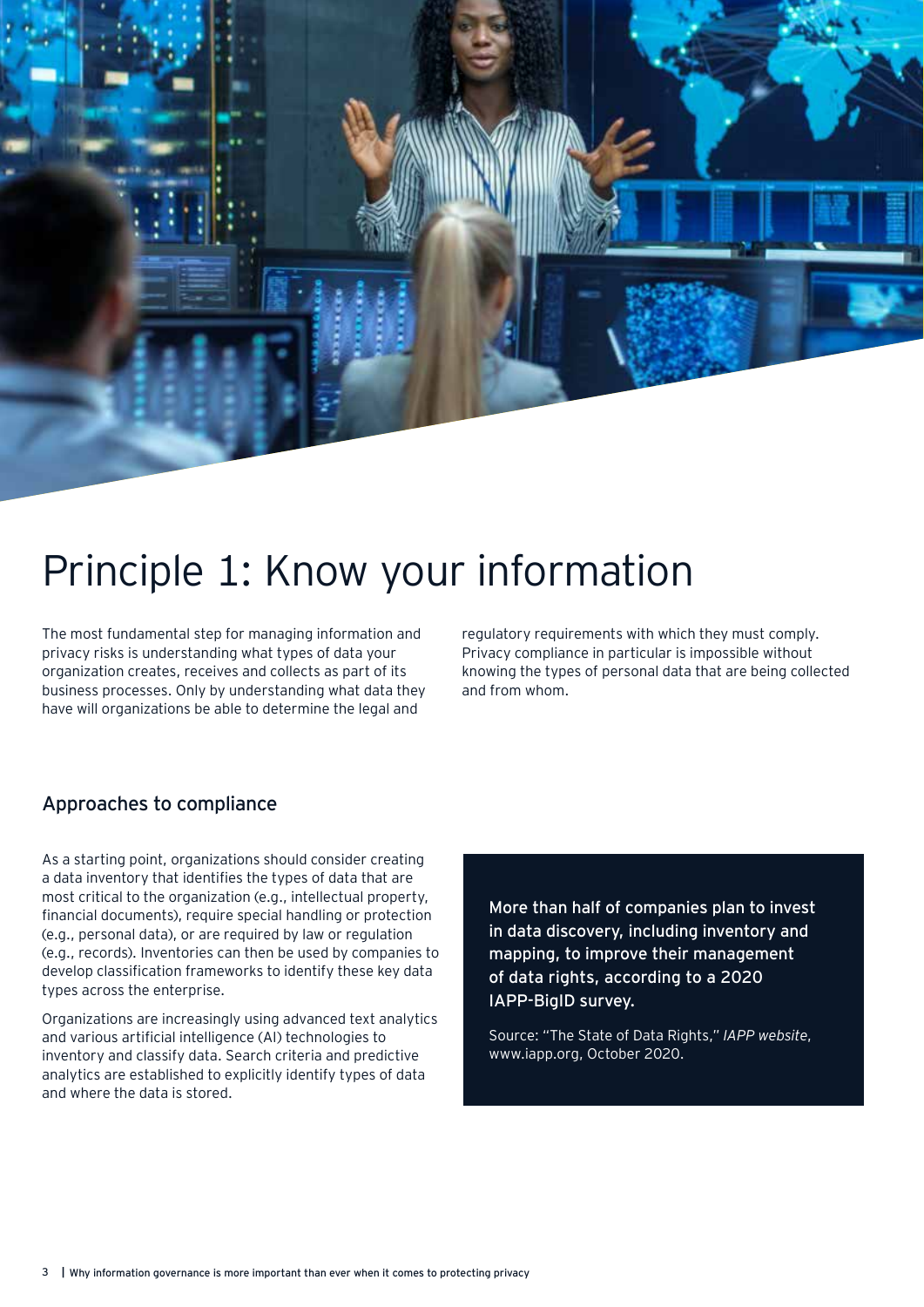# Principle 2: Know where you have it

Knowing what data your organization has is of little use unless you also know where it is. Organizations that can't efficiently locate personal data will be hard-pressed to demonstrate compliance with privacy regulations, including responding to data subject access requests (DSARs) within prescribed timelines, implementing proper controls for protecting personal data in systems and repositories, and implementing appropriate transfer tools and safeguards when transferring data across jurisdictions and to third parties.

### Approaches to compliance

Organizations should leverage their data inventories to build a data map, which links data to systems or repositories, both within and outside the organization. Data maps are an essential tool for managing data and complying with privacy regulations, since they can be used to track data throughout its life cycle and as it moves across jurisdictions, allowing the organization to identify relevant global privacy and protection requirements.

While data discovery and mapping technology can certainly accelerate the development of a data map, a rich and comprehensive data map can be developed only with substantial engagement of the organization's business and IT stakeholders. Where technologies may prove most useful is in the ongoing maintenance of the data map, where ongoing reviews and updates to the data map can be streamlined through automation.

A data map provides the organization a holistic view of information risks, including privacy, cyber and legal discovery risks. Data maps can capture a broad range of information, including data ownership, format, consent and collection activities, business purpose and processing activities, retention and disposition practices, and access controls.

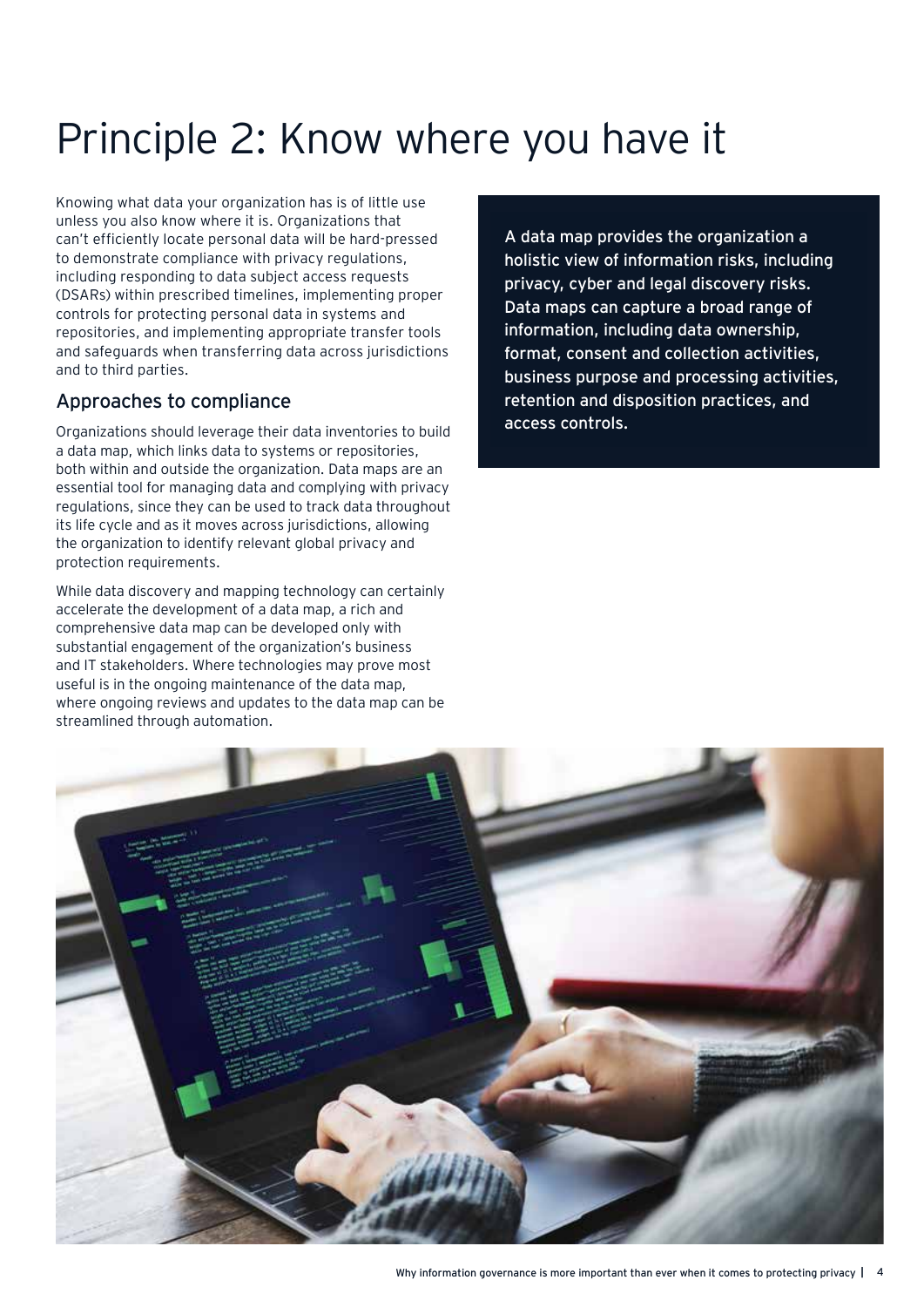# Principle 3: Know how it's being used

Given the potential risks and costs of holding on to data that has no ongoing business value, organizations should invest time into understanding the business purpose of their data. From a privacy perspective, this aids in data minimization, a principle of both the GDPR and California Privacy Rights and Enforcement Act (CPRA) requiring organizations to limit the collection, storage and use of personal data to only what is relevant and absolutely necessary for carrying out the purpose for which the data is processed.

Data minimization is equally important to an organization's IG program, as it allows organizations to focus their resources on managing and protecting their most valuable information.

California's new privacy laws specifically give consumers the right to opt out of having their data sold or shared by the business that collected it. Organizations need to know if they are sharing or selling data and implement opt-out controls at the point of consumer data collection where necessary.

Rigorous due diligence is essential to prevent third-party misuse of data and comply with regulations such as GDPR Article 28 and the California Consumer Protection Act (CCPA), both of which require organizations to use contracts to establish privacy requirements with third parties, including data life cycle management and data protection principles. The GDPR also states that data controllers are responsible for the compliance of any processor they engage.

#### Approaches to compliance

Organizations subject to GDPR must document the purpose for which different categories of personal data are processed in Records of Processing Activities (ROPAs), as required by Article 30. This information can often be captured and updated as part of broader data mapping activities undertaken by the organization.

Organizations should consider implementing additional controls and processes to flag new processing activities, including changes to how data is being used internally or by third parties, to which data subjects may not have consented and may need to be evaluated as part of a privacy impact assessment (PIA).

Additional technology-enabled solutions, such as contract analytics, audit workflow automation technologies and other third-party risk management tools, will support privacy compliance, as well as support other business requirements and objectives related to managing third parties.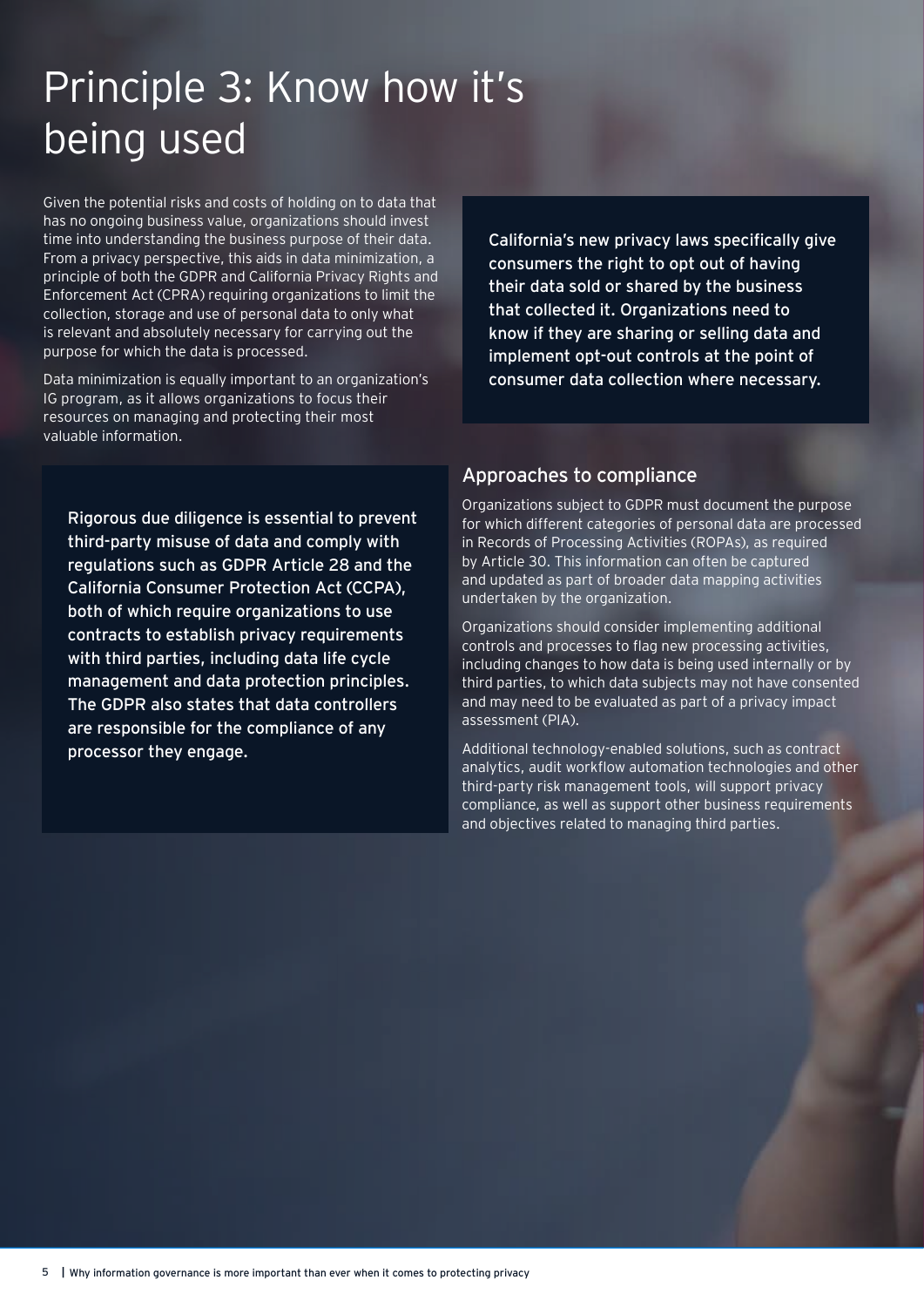# Principle 4: Know how it is protected

Data is the lifeblood of most organizations, and its protection is a key pillar of a robust IG program. Compromised or stolen data can be exploited by criminals and shared publicly. The reputational damage from a major breach can impact a company's revenues for years.

Protecting the privacy of customer and employee data is impossible without appropriate technical and organizational security measures. All personal data must be safeguarded from unauthorized access, processing, destruction and damage.

Safeguarding personal data isn't just a compliance issue — it's becoming an increasingly important driver of consumer behavior. Nearly one-third of global consumers surveyed by Cisco in 2019 reported that they care about data privacy, are willing to act, and have already taken action to protect their privacy  $-$  including having switched companies or providers over their data policies or data sharing practices.

Source: "Consumer Privacy Series: The growing imperative of getting data privacy right," November 2019, *[Cisco website](https://www.cisco.com/c/dam/en_us/about/doing_business/trust-center/docs/cisco-consumer-privacy-infographic.pdf)*.

#### Approaches to compliance

Many organizations are striving to embed privacy directly into their business, technology and culture by embracing Privacy by Design. PIAs are tools an organization uses to assess and identify how data protection and privacy are being addressed in both product- and service-based solutions before the product, service or technology is implemented or deployed.

Under the GDPR, a data protection impact assessment (DPIA) is required for any type of processing that poses a high degree of privacy risk — in particular, the use of new technologies. Both of these assessments help organizations identify risks and mitigation controls for products, processes, systems or initiatives that involve collecting, processing and transferring personal data.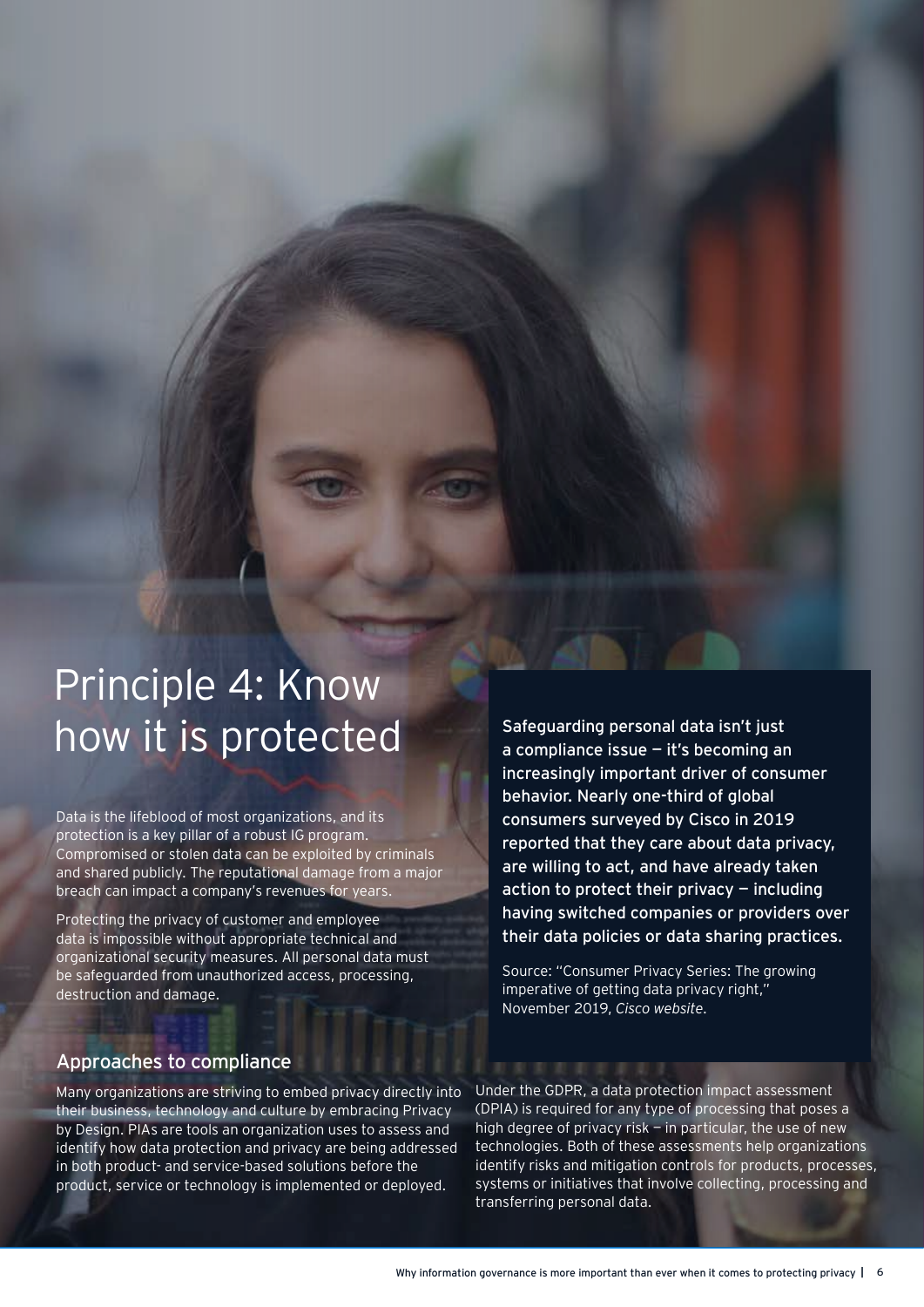

# Principle 5: Know how to respond to external events

IG principles enable a company to understand how external factors and events impact data management. Before the new breed of data privacy regulations, strong IG programs enabled organizations to respond to complex, time-sensitive, and resource-intensive requests for data stemming from

regulatory examinations, litigation and M&A transactions. Similarly, a sound IG program facilitates an organization's ability to pivot and efficiently respond to data privacy events as well, such as DSARs, privacy incidents and data breaches.

### Approaches to compliance

An essential component to an IG program is to leverage knowledge from resources like data maps, and align technology to create efficiencies in identifying, collecting, reviewing and providing relevant data to the requesting party. At a minimum, standardized efficient workflows should be developed for DSAR processing.

New technologies should be considered to support compliance with privacy requirements as more people around the globe gain access rights. When considering technologies to support DSARs, for example, organizations should think holistically of the external events they may face about how existing or new tools can be leveraged to support the organization across all areas of exposure. For example, many of the tools on the market that support legal discovery may be repurposed to support search, review and redaction of unstructured data that must be provided to a data subject. The volume and frequency of these requests should be a factor considered when evaluating technology and associated costs to satisfy the external events.

DSARs have become one more external event that can put an incredible strain on organizations as they struggle to meet regulatory deadlines. More than half of organizations subject to the GDPR are missing the standard one-month deadline to respond to DSARs, according to a global Talend survey.

Source: "GDPR Compliance Rate Remains Low According to New Talend Research," 3 December 2019, *[Talend website.](https://www.talend.com/about-us/press-releases/gdpr-compliance-rate-remains-low-according-to-new-talend-research/#:~:text=58%25%20of%20surveyed%20businesses%20worldwide,%3A%20TLND)%2C%20a%20global%20leader)*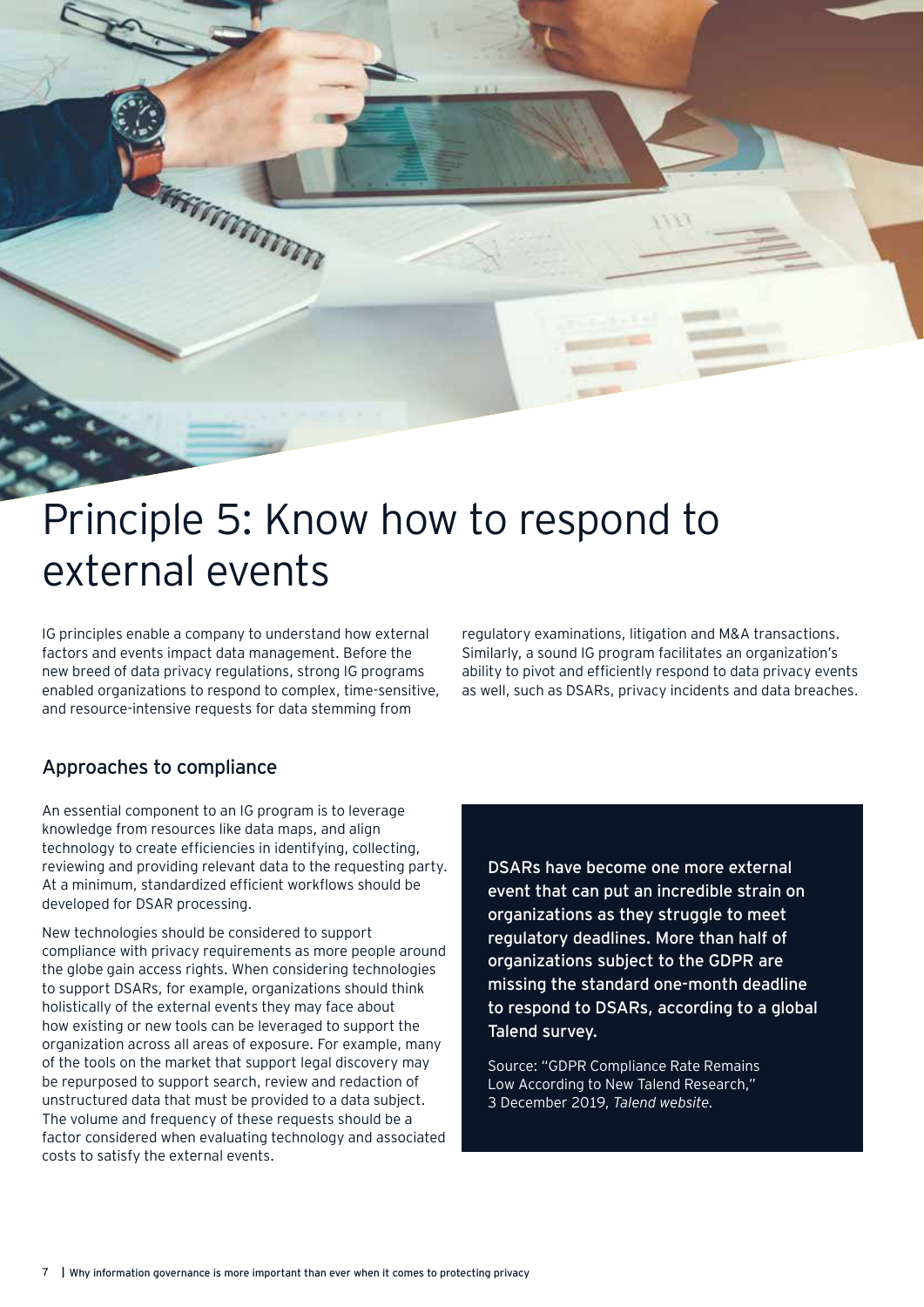# Principle 6: Keep it only as long as you need

As organizations face pressure to limit their use of personal data, many are revisiting their retention policies to realign business requirements with public expectations. Just as companies work to restrict gathering personal data, they need to limit the retention of information beyond what is necessary for business purposes.

While companies historically have worked with thirdparty providers and law firms to develop retention schedules that identify both state and federal recordkeeping requirements, along with any industry-specific requirements, many have lacked the funding, resources and internal support to keep those schedules current with the rapidly evolving privacy regulations.

### Approaches to compliance

Companies should leverage privacy initiatives to draw attention to outdated retention schedules and procedures to create a more holistic approach to managing retention. Privacy-related retention limitations should be mapped so that companies have a comprehensive view of the information they need to retain, including for how long and why.

Records management systems and advanced technologies, such as AI-enhanced automation using predefined business rules, can also help organizations manage records throughout their life cycles, in accordance with relevant regulations. Systems can be configured to retain records in accordance with the schedule or defined retention requirement, while also suspending disposition in the event of a legal or regulatory matter, ultimately reducing the burden typically placed on individual employees.

### The intersection of retention and privacy

The recently passed CCPA requires that companies disclose the "length of time the business intends to retain each category of personal information." (Source: CPRA, 1798.100(a)(3))

The French data protection authority, Commission nationale de l'informatique et des libertés (CNIL), ruled that an online retailer violated storage limitation (Article 5(1)(e) of the GDPR as the retailer "did not set out any data retention policy and did not proceed to any regular erasure and achieving of clients and prospects' personal data." (Source: "Privacy Matters, DLA Piper's Global Privacy and Data Protection Resource," *[DLA Piper website](https://blogs.dlapiper.com/privacymatters/))* The CPRA and the GDPR requirements illustrate the importance of IG to privacy, as companies need to limit the retention of data and enforce timely disposition of that personal data, consistent with retention requirements.

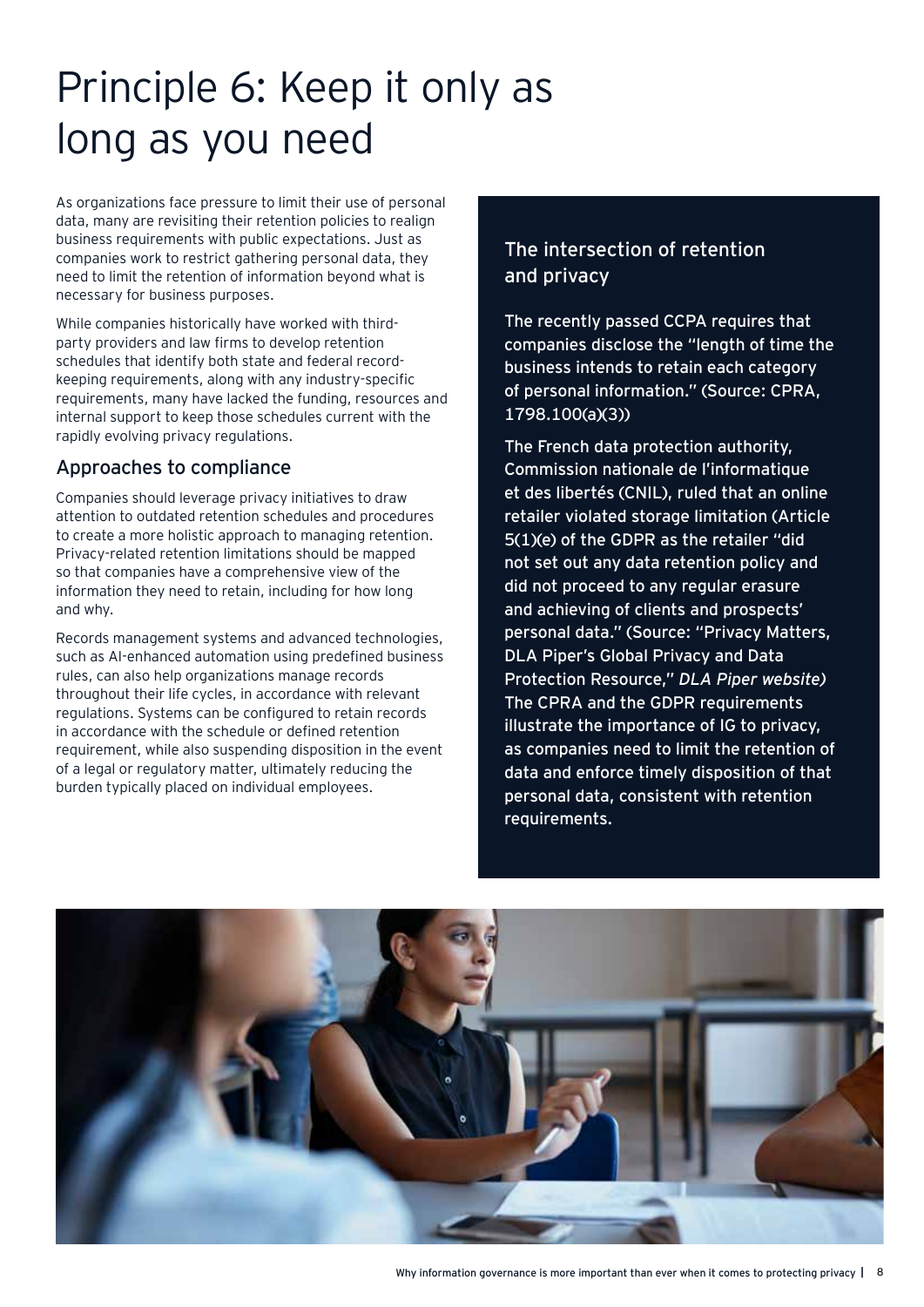# Principle 7: Dispose of everything else

Disposition frameworks leverage processes and technology to remove data that no longer has value to the organization, has exceeded retention requirements, and need not be preserved under a legal hold. This allows a business to reduce privacy risks while helping control legal and business costs. Organizations must determine how to best dispose of different types of data, with some information requiring a combination of methods. A sound IG strategy is pre-emptively disposing of data before it exceeds retention requirements and propagates across systems.

Deletion requests from data subjects pose a growing privacy risk as they must be handled in compliance with relevant regulations, under strict deadlines. Under both the GDPR and CCPA, it is not enough for an organization to dispose of personal data upon request — its processors and service providers must delete that information as well.



#### Approaches to compliance

Technology-enabled processes allow an organization to operationalize disposition and improve efficiencies, using advanced analytics, AI and automation. The goal is routine disposition of routine, outdated and trivial information (ROT), embedded into the organizations' broader data management activities. The disposition process must be both defensible and auditable, and many organizations work with outside counsel and third-party providers to consider the legal and operational aspects of a disposition framework.

Appropriate disposition methods should be considered for each data set, which may vary based on the data and regulatory requirements associated with each data set. Disposition methods include:

- Deletion: permanent removal of data reduces risks and minimizes data, but makes the information unavailable for analytics or other business needs
- De-identification: anonymization and advanced pseudonymization techniques enable analytics while removing personal identifiability, but it may be possible to reidentify data from supporting fields
- Aggregation: summarizing data provides analytic insights into large data sets while removing personal information but can remove important context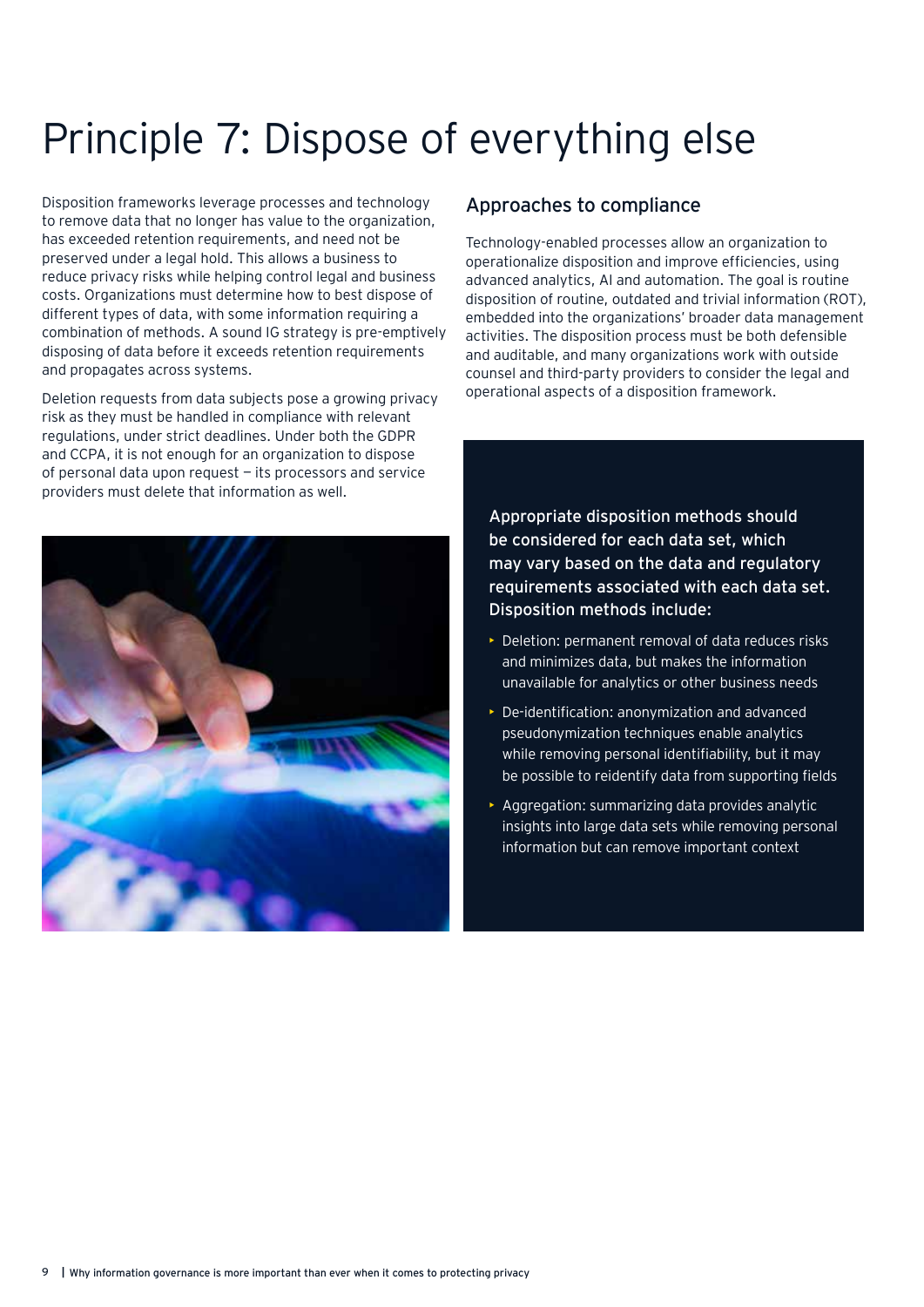### In summary

As new and evolving privacy regulations make compliance more challenging, a sound IG program has become more important than ever before. An organization that reduces its data footprint can focus its resources on managing the essential information it needs for business, legal or regulatory reasons.

Organizations without effective data management policies, processes and technology will find themselves swimming in a sea of unmanaged and abandoned data that requires significant resources to maintain and clean up. This will likely require a combination of personnel and funding to remediate the issues, including an investment in privacy and data management technology and resources that can support effective adaptation to the ever-evolving privacy landscape. Technology investments and tactical moves to improve data and privacy protection are likely to prove disappointing unless an organization adheres to fundamental IG principles.

An integrated governance and privacy program requires legal and privacy professionals to partner with information security, records and data life cycle management and other functions to embed the principles described here into business processes. Organizations that do this successfully can reduce their privacy risks, control costs, increase efficiencies, improve data-driven decision-making, and foster public trust.

Surey Mary